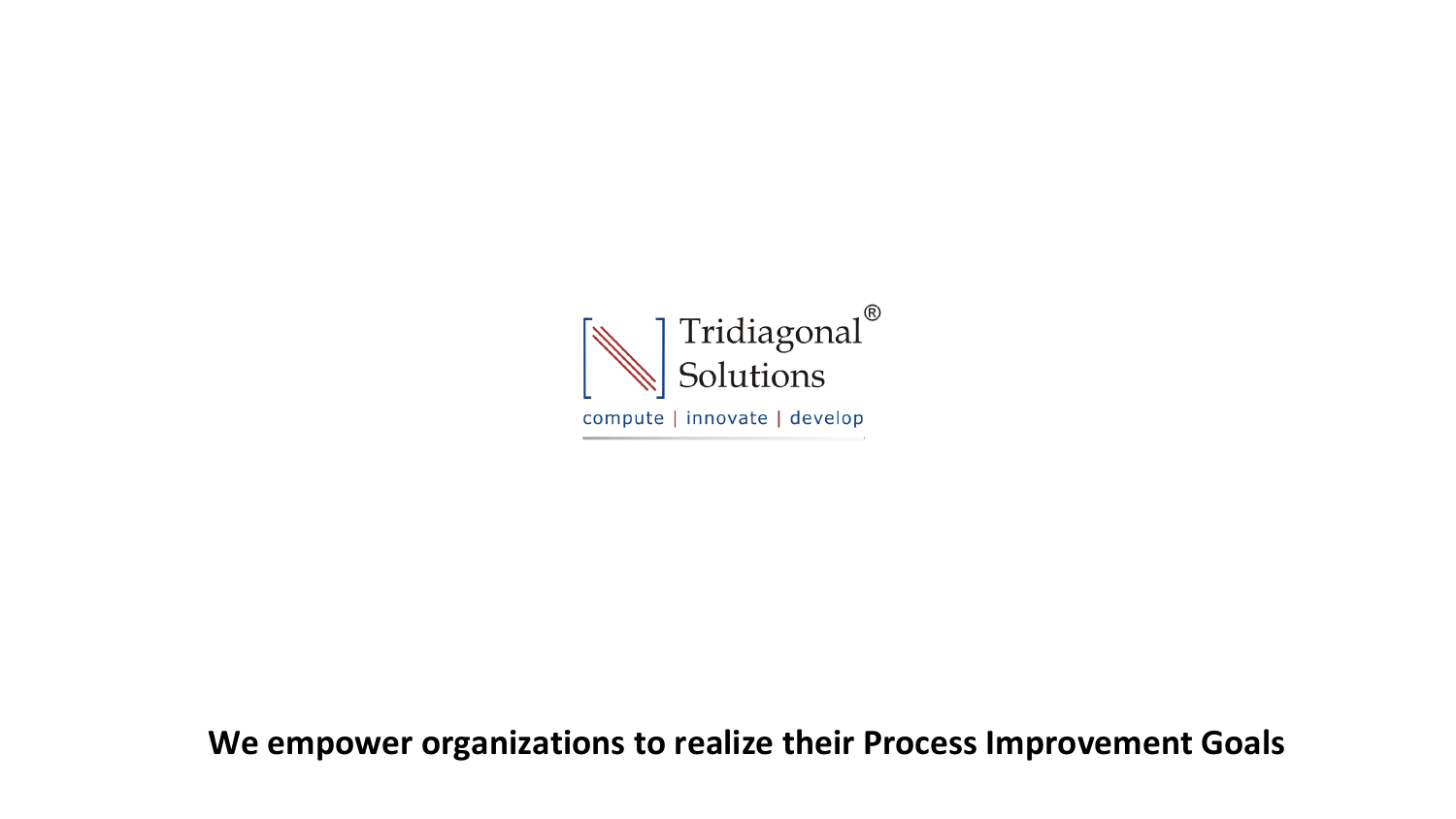## **Enhance productivity with Asset optimization**

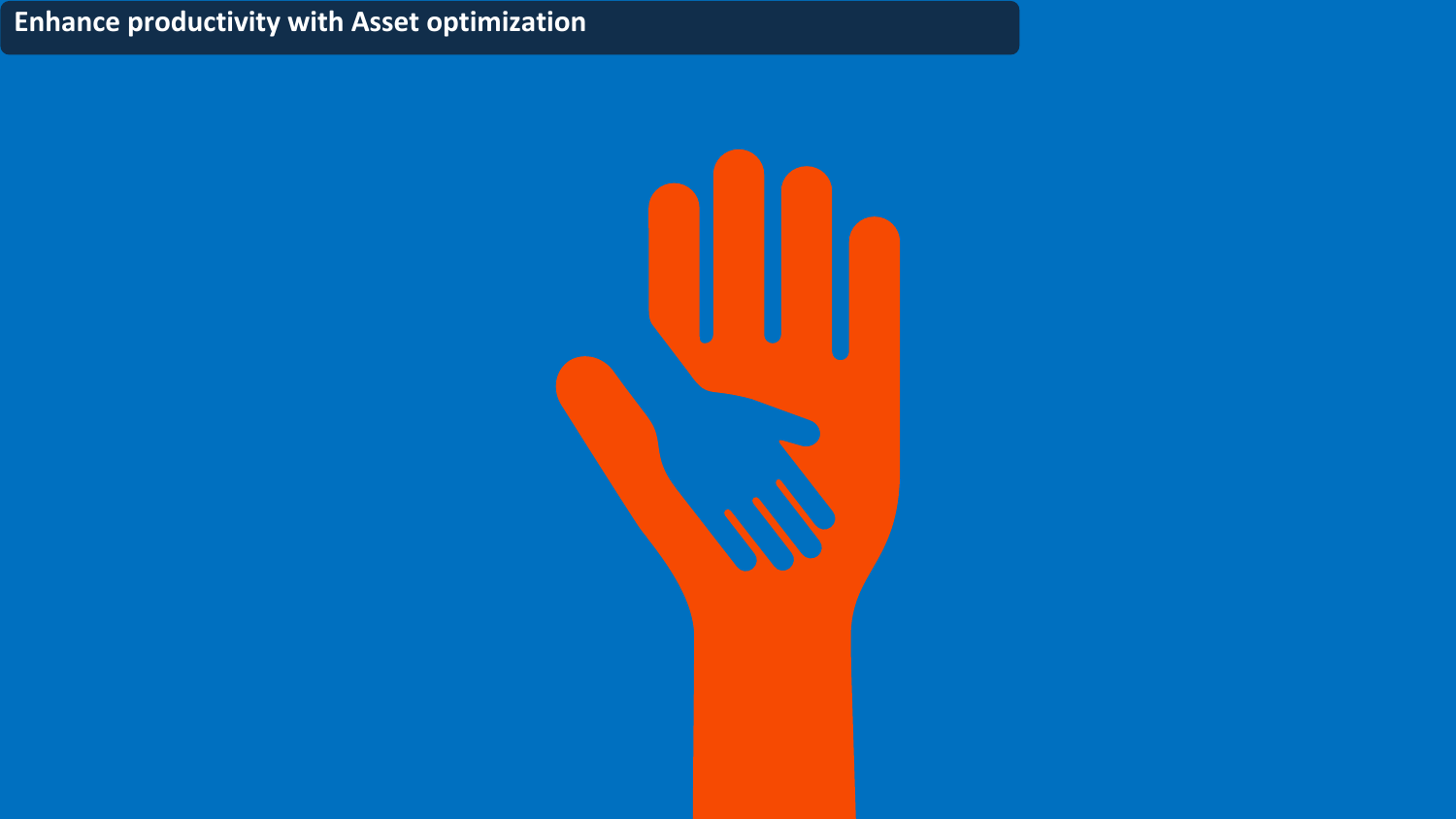### **Manage Market Changes, Speed Up Operations**

Manufacturing has been a critical economic force since the industrial revolution. That's not changing anytime soon. The Industry 4.0 era is shaping up to bring some changes and advancements to the manufacturing world. Productivity and consistency solutions for the manufacturing industry help to reduce errors and improve efficiency.

### Such solutions can help you to,

- $\Box$  Manage batch size's variations better,
- $\Box$  Optimise your process parameters quickly,
- $\Box$  Avoid multiple trial-and-error batches,
- $\Box$  Utilise Quality-by-design(QbD) approach.

# Explore How....

**Industries That Will Be Benefited** 1) **Pharmaceuticals 2) Chemicals 3) Speciality chemicals 4) Paint 5) Polymer 6) Food and Beverage 7) Cosmetics**

• Production of the Control of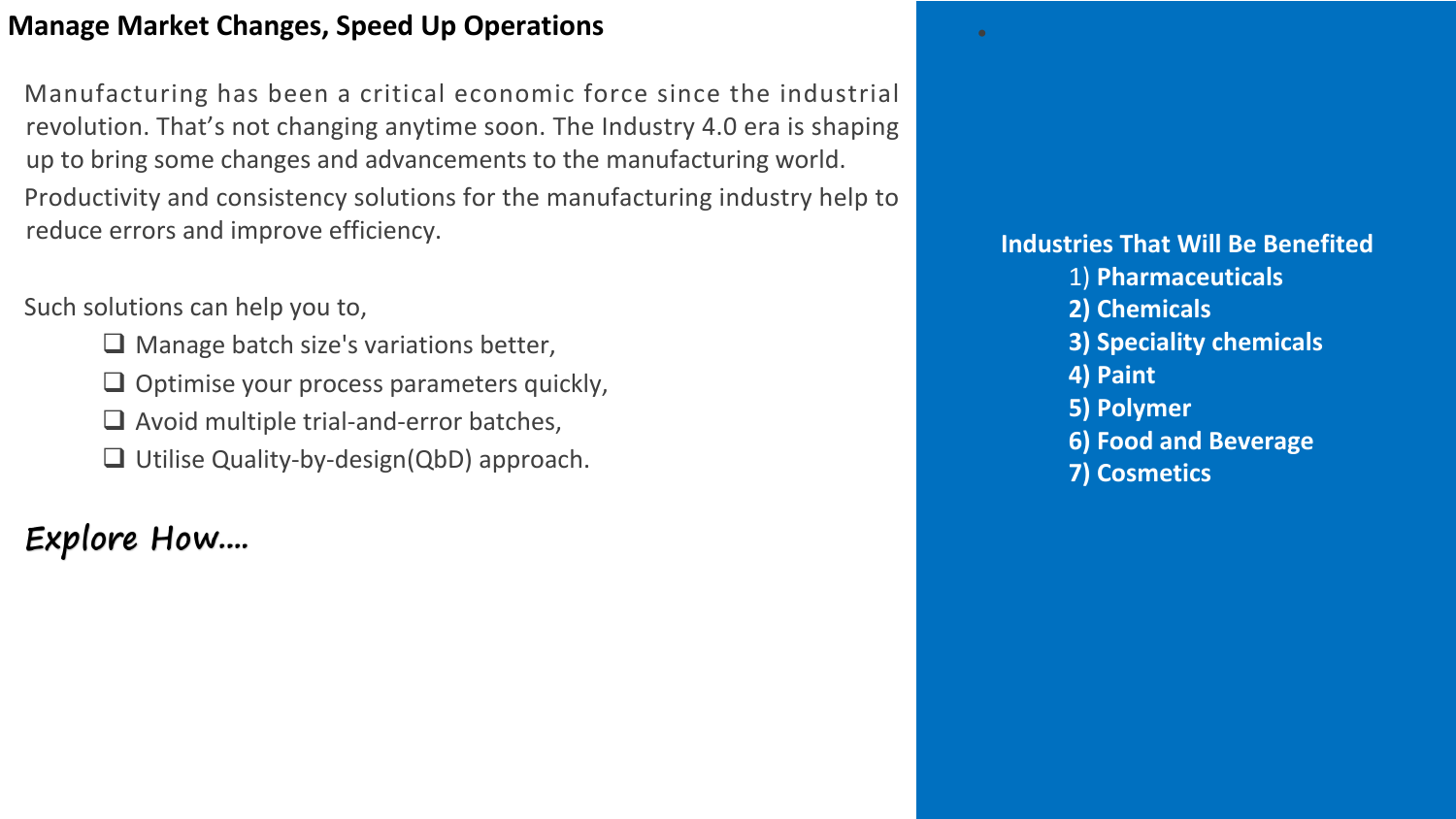

### **DOE CFD Leverage Computational Modeling And Statistical Design Of Experiments**

Asset optimization involves drawing an umbrella view of your process and market changes to maximize the performance and utilization of an asset.

DOE is a technique used to investigate the factors that affect the product performance. And, CFD analyzes process and equipment factor virtually and suggests optimum condition to get the desired quality.

This integration serves as a tool for quick process optimization for distinct batch sizes. This further helps to manage consistent helps to the lost of the section of the sect<br>quality and better production planning.

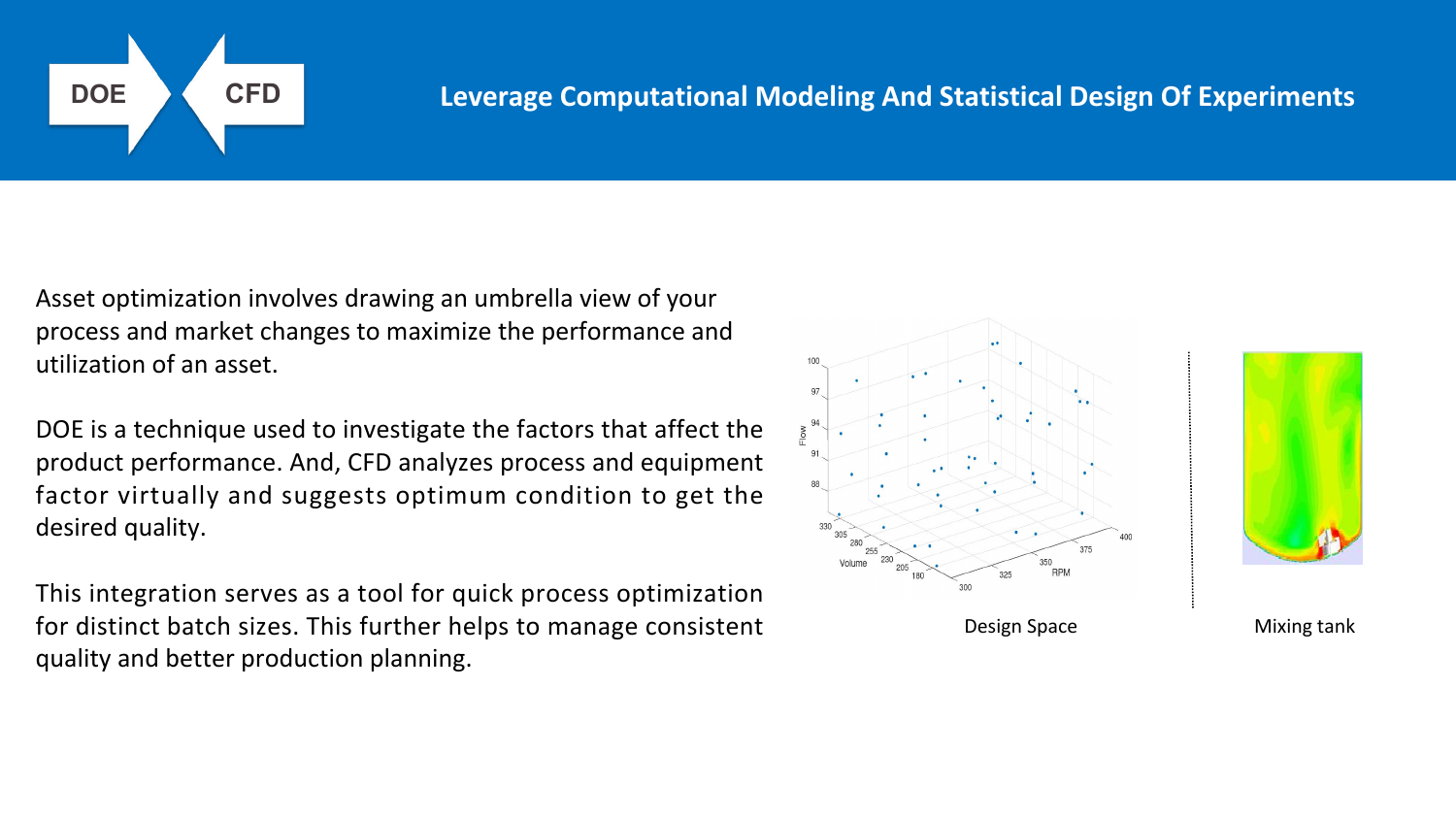